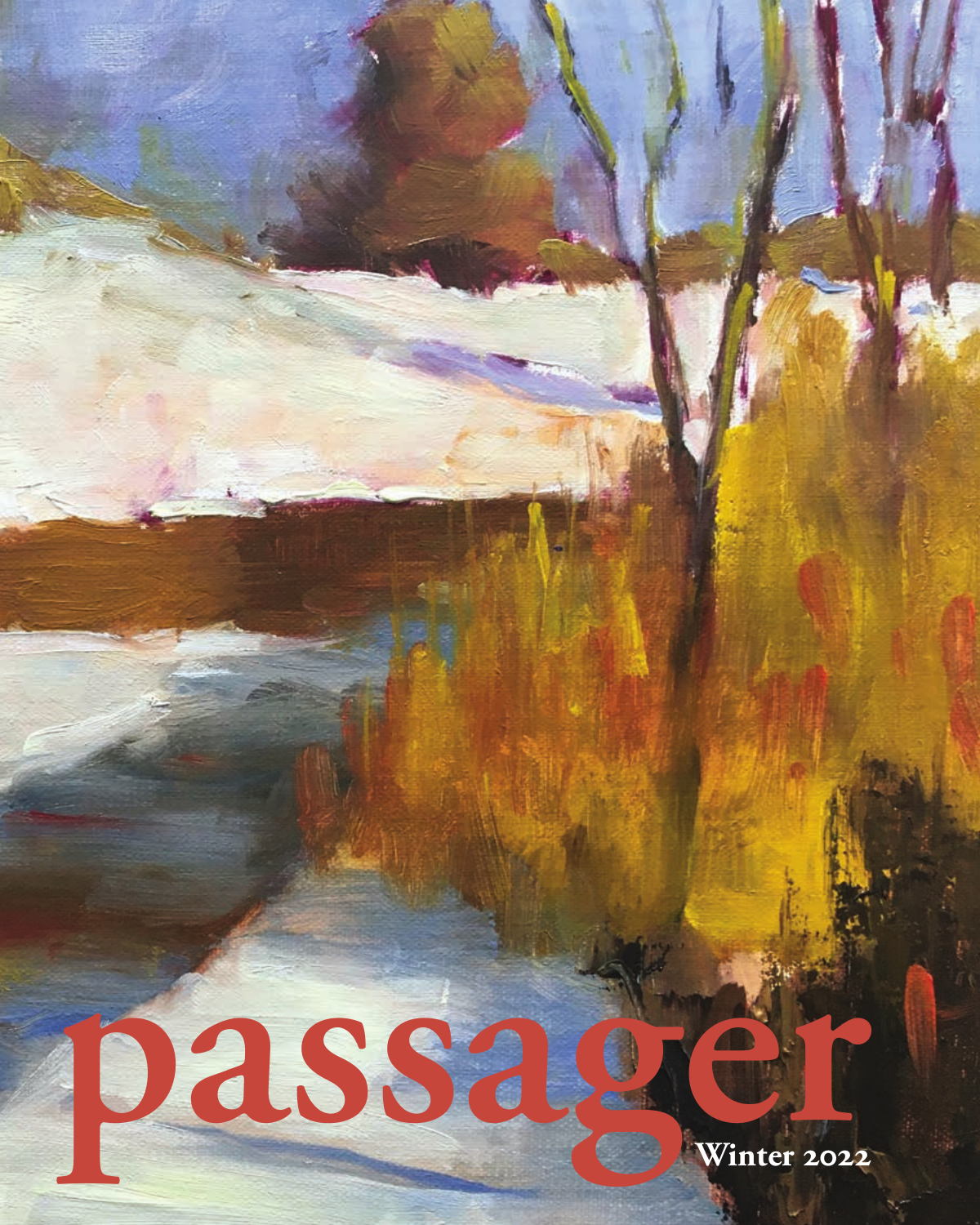# **ERMINE**

The weasels have slept – slept! – in the woodshed, neck to nose with the owls and the chickens, and somehow no one was hurt when we opened the doors this morning, masked up and ready for another day at the tool and die shop. The chickens demanded more coffee than usual but otherwise didn't seem out of sorts. The owls just piled in the back, sat with their usual glowers, got ready to bully everyone else into productivity and strike off one more day till they get their pensions.

*Robert Beveridge*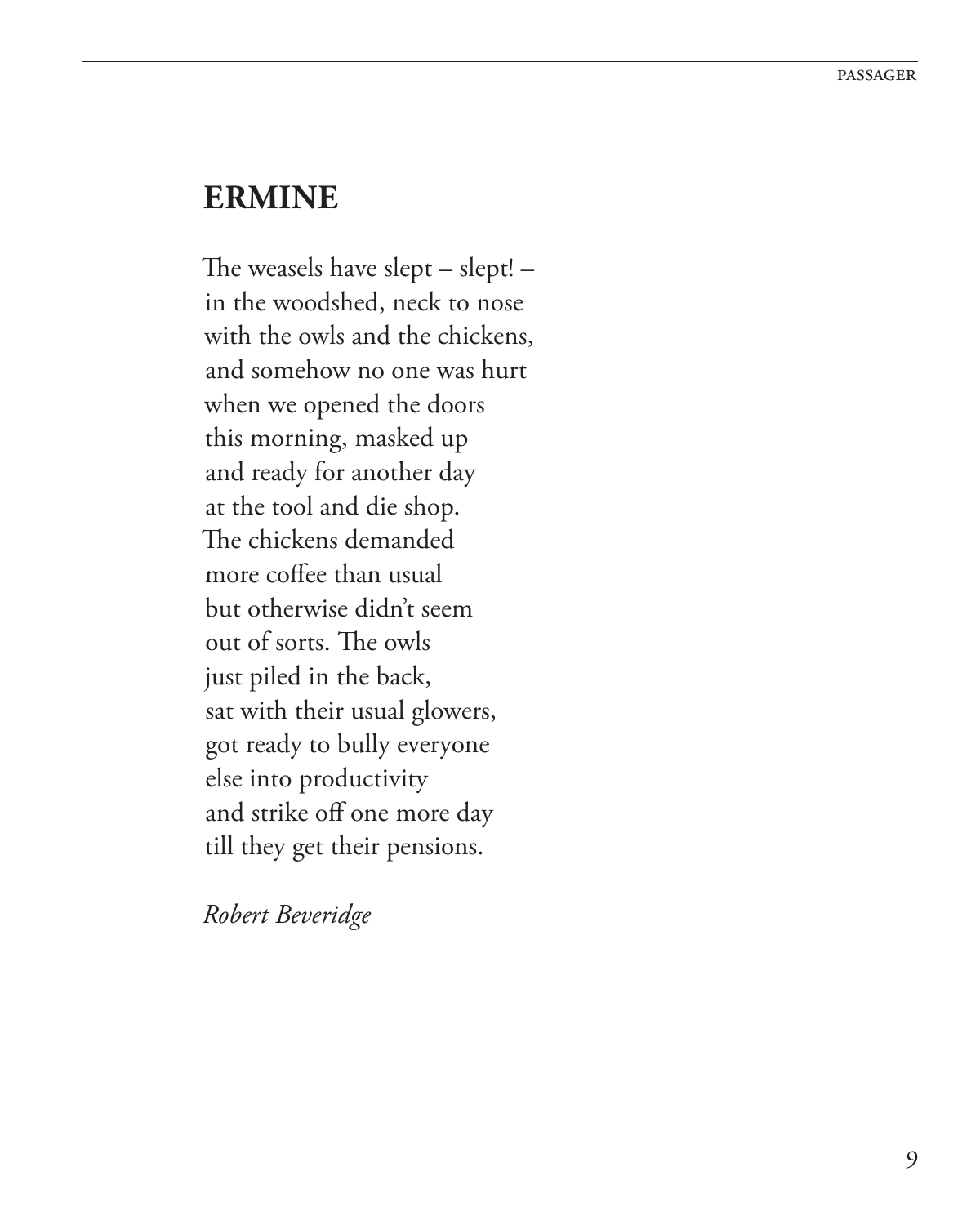# **SEVENTEEN QUESTIONS FROM THE SILVERWARE DRAWER**

Why fleet and pride and labor? Why words to describe the rare gatherings of mud hens and lions and moles – and nothing to capture the commonplace mayhem of this menagerie? Why the violent affirmation of a murder of crows, and not, say, a murder of the two dozen bamboo skewers left over from last summer's picnic? Why the civic formality of a colony of ants, and not a colony of the numerous small towns – tea, table, soup, slotted, wooden, measuring – that comprise this nation of spoons? Why a kindle of kittens, and not a kindle of the mismatched spatulas that clutter the confines of this space? Why no litter of ladles? Why no covey of corks? Why a pod, a pack, a paddling of dolphins, dogs, ducks – and nothing for these skimmers and strainers and drainers and scoops? Why no clowder of cookie cutters? Why no watch of whips or whisks? Why do coyotes, chicks, and sheep merit bands, broods, and flocks – yet no word exists to contain this sharp-edged zoo of scissors and slicers and shredders and sifters and graters and ricers and dicers and forks? Why no brace of beaters? Why no muster of mashers? Why a quiver of cobras but not of corkscrews;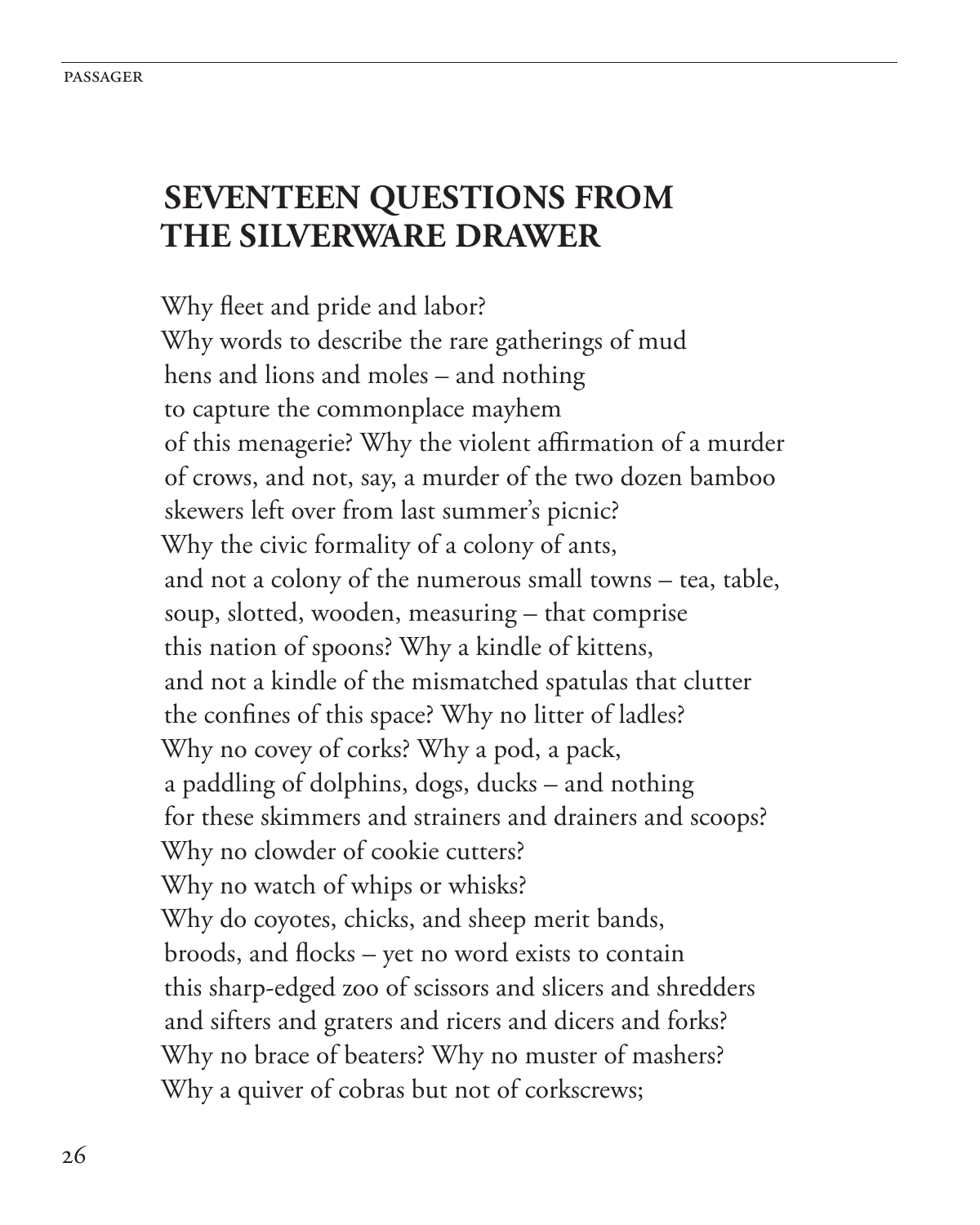a flight of butterflies but not of butter knives; a prickle of porcupines but not of potato peelers? Why no wake of tongs or rake of prongs? Why an army of frogs and a skulk of foxes, a charm of goldfinches and a leash of greyhounds, a herd of harts and a down of hares – but no collective term to contain the splendid squalor of these cake breakers, egg beaters, meat mallets, melon ballers, garlic presses, bottle openers, and fondue forks? Why is so much reserved for birds and beasts we will never see, and so little for the gnashing metal creatures that churn and slice and beat their way across the bowls and plates of our everyday lives?

*Elizabeth Klise*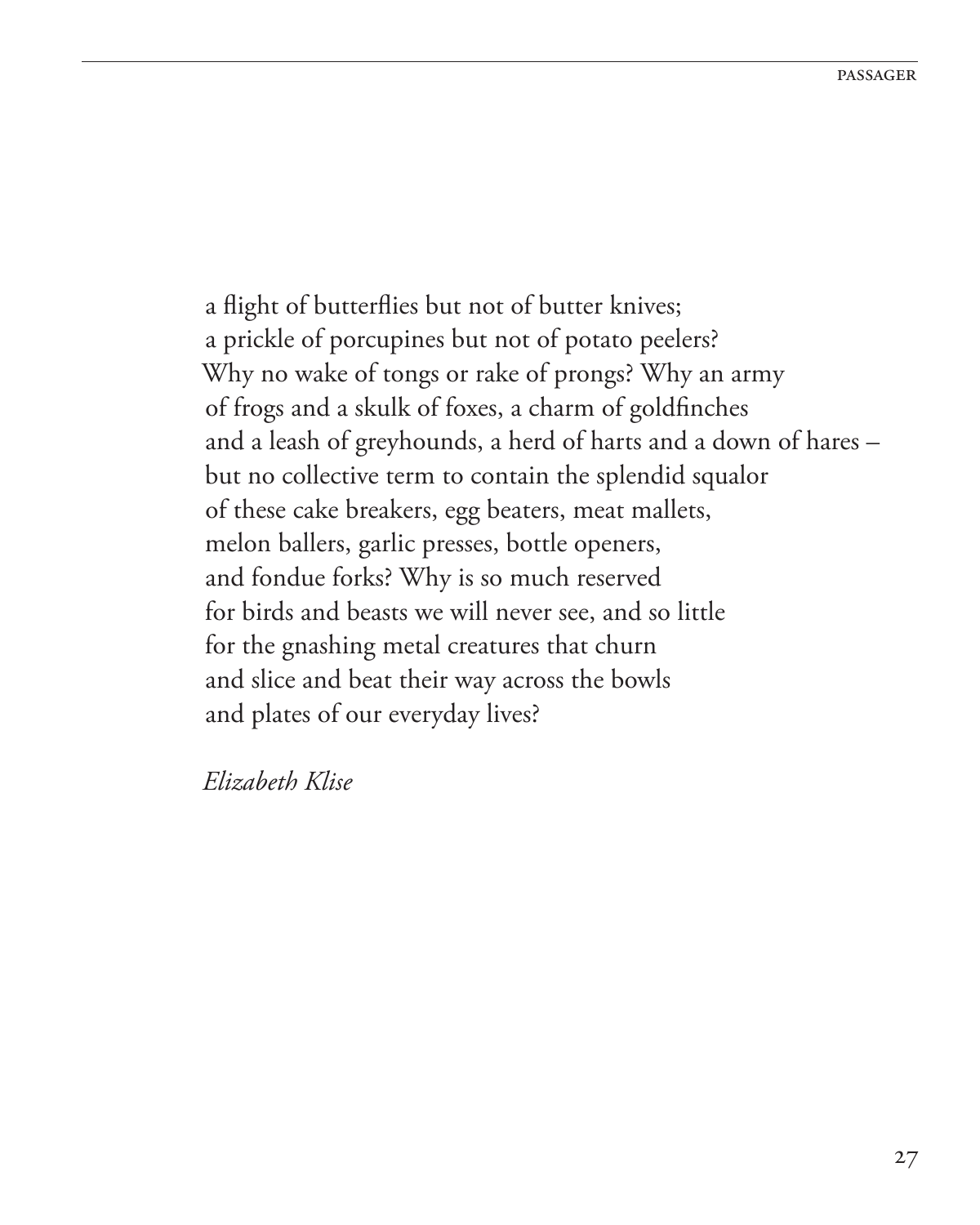# **MANAYUNK ALLEYS**

Those ash-tiled, single-file hallways Connect, lead to, wrap around Structures more important – Like commas laboring through the words of *War and Peace –* Our childhood thoroughfares.

We claimed them, called them by name: Old Lady Lewis, Beer Bottle, Misty Twisty Way. We played Truth and Dare in them, Whispered dirty jokes, Sang Beatles' songs, kissed and smoked.

Lost in their sunlit confines, We discovered secrets in their shadows: Cool slate dreamed by sun-broiled streets, The short cut to Iggy's Woods, the long way home. Upside-down gardens of icicles, Milkweed's sting on bare ankles, Purple stars with white eyes making sky of patched stone.

We stuffed heart-pounding darkness Deep into our pockets With the musty smell of mill-town mist, And heard the three-legged dog's bark Race across the echoes of elsewhere-bound trains.

*Mary T. Murphy*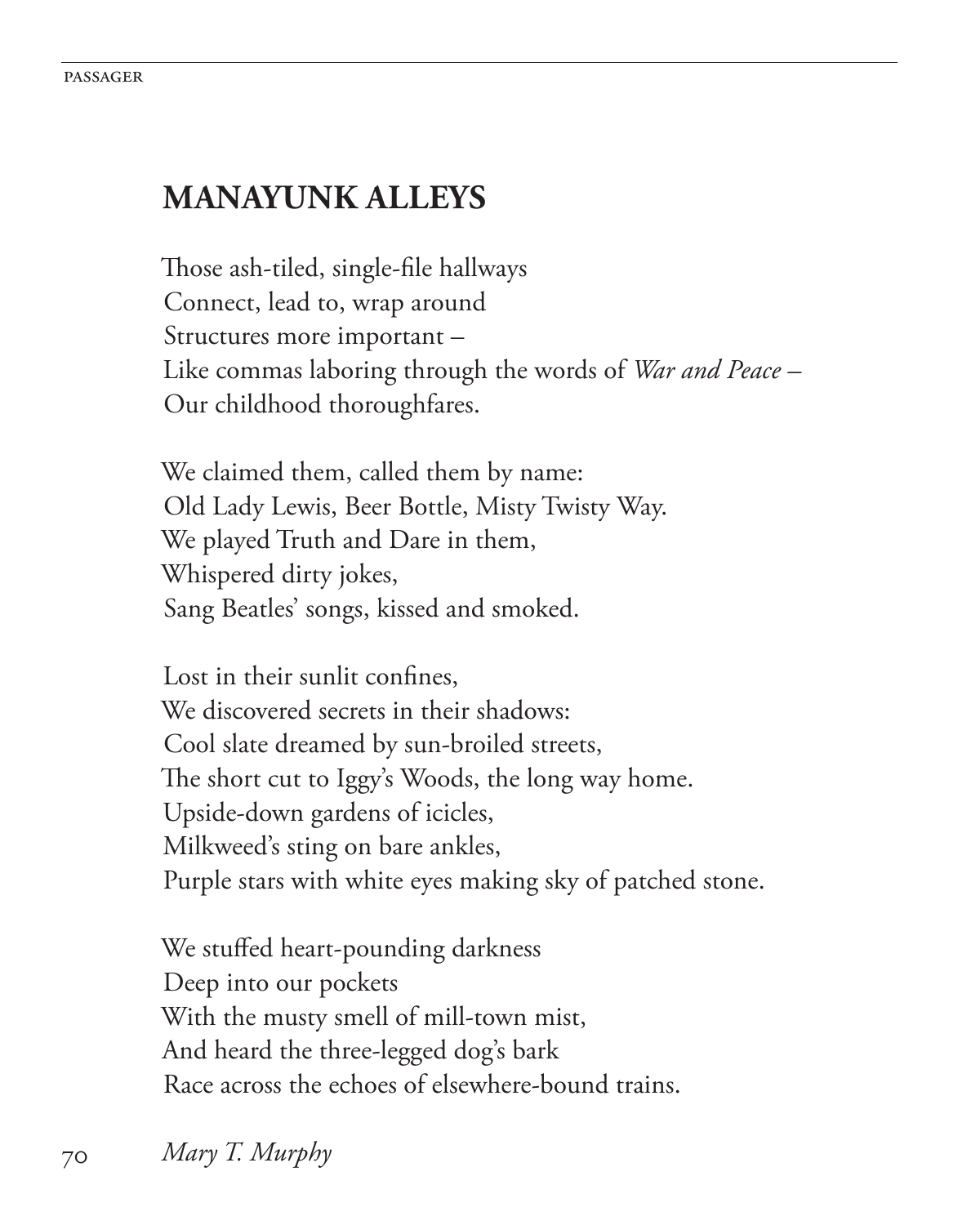#### **HER LEFT EYEBROW**  *Jayne Brown*

I<sub>whe</sub> t raises, it cocks. It praises, or mocks. I learned early to watch that eyebrow, the way I learned to read the weather of a room. It might signal encouragement, or warn me to back off. It told me whether she wanted Irish Spaghetti or Spanish Rice Quickie for supper, whether she thought my new poem was nice, whether to dress my little brother in blue onesies or the yellow giraffe pajamas.

The eyebrow was the last of her to go. Eyes closed, mouth slack, she moved between labored breathing and finally drifting mostly on a morphine float. But when my sister asked, "Are you hearing all the nice things we're saying about you?" up went the eyebrow, pleased. When one of the men she fondly called The Gay Dads visited from church, she managed smiles we hadn't roused for days. "What are *we*," my brother asked. "Chopped liver?" Up it cocked, a well-timed laugh.

It was how she answered "yes" to sips of apple juice, a sponge of water on her lips. When I tried to feed rice pudding from a spoon and said, "My kids have told me I'm terrible at this," the eyebrow rose in arch agreement. Her eyes popped open for a moment once, and the eyebrow frowned and furrowed to find she wasn't done. "I have to get this over with to make the movie stop," she said. When the eyebrow finally was still, it told me she was gone.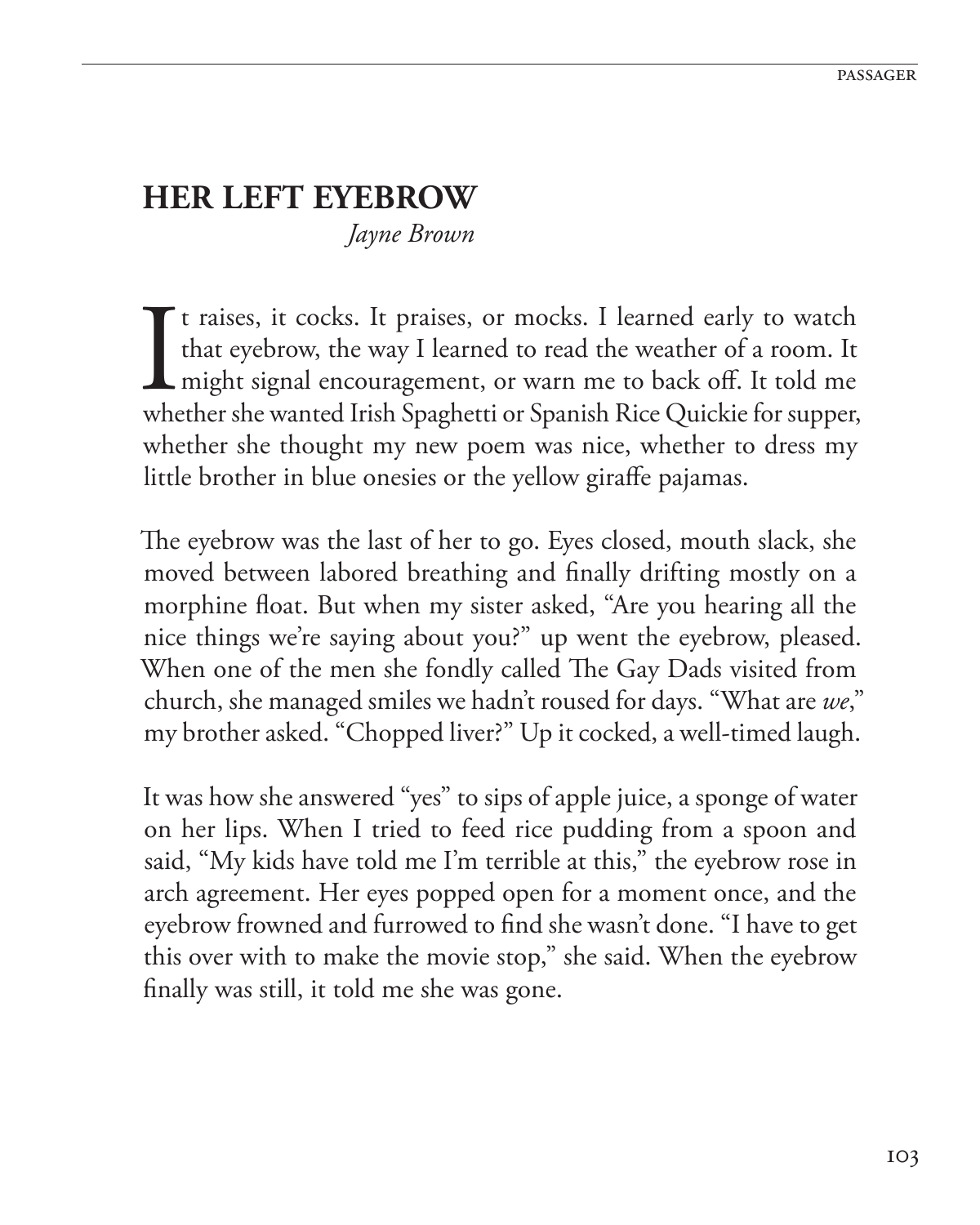# **RIVALS FOR MY AFFECTIONS**

 *Craig Hukill & Freddie Lee Wilson*

The Germans may have surrendered in May of 1945, but hundreds<br>of English women kept right on fighting – fighting for their<br>Black G.I. boyfriends. That summer, an American commander<br>in Bristol refused to let his Black soldi of English women kept right on fighting – fighting for their Black G.I. boyfriends. That summer, an American commander in Bristol refused to let his Black soldiers say goodbye to their British girlfriends before shipping home. The Brits were peeved. Marching arm-in-arm on the military barracks, they broke down barriers while singing "Don't Fence Me In," a popular Cole Porter tune. The Army ignored their pleas, and when the lonely soldiers were later herded onto trains bound for port, the women stormed the railroad's gates. "To hell with the U.S. Army color bars," they shouted. "We want our sweethearts."

By the time I got to England six years later in 1951, not much had changed. The American high command still hadn't figured out a way to keep White British women and Black American soldiers apart. At least that's the report I got from my friend Eddie.

"You won't believe it," he said, returning from a weekend in London. "They love us!"

"Who loves us, Eddie?" I asked.

"The ladies love us – the White ladies – that's who."

I laughed. "You mean you love *them.*"

"No, I'm serious. They're looking for fun – and they know when they see my uniform that's what they're going to get. At least that's what they got this weekend."

I knew more about England than I'd known about Japan, my first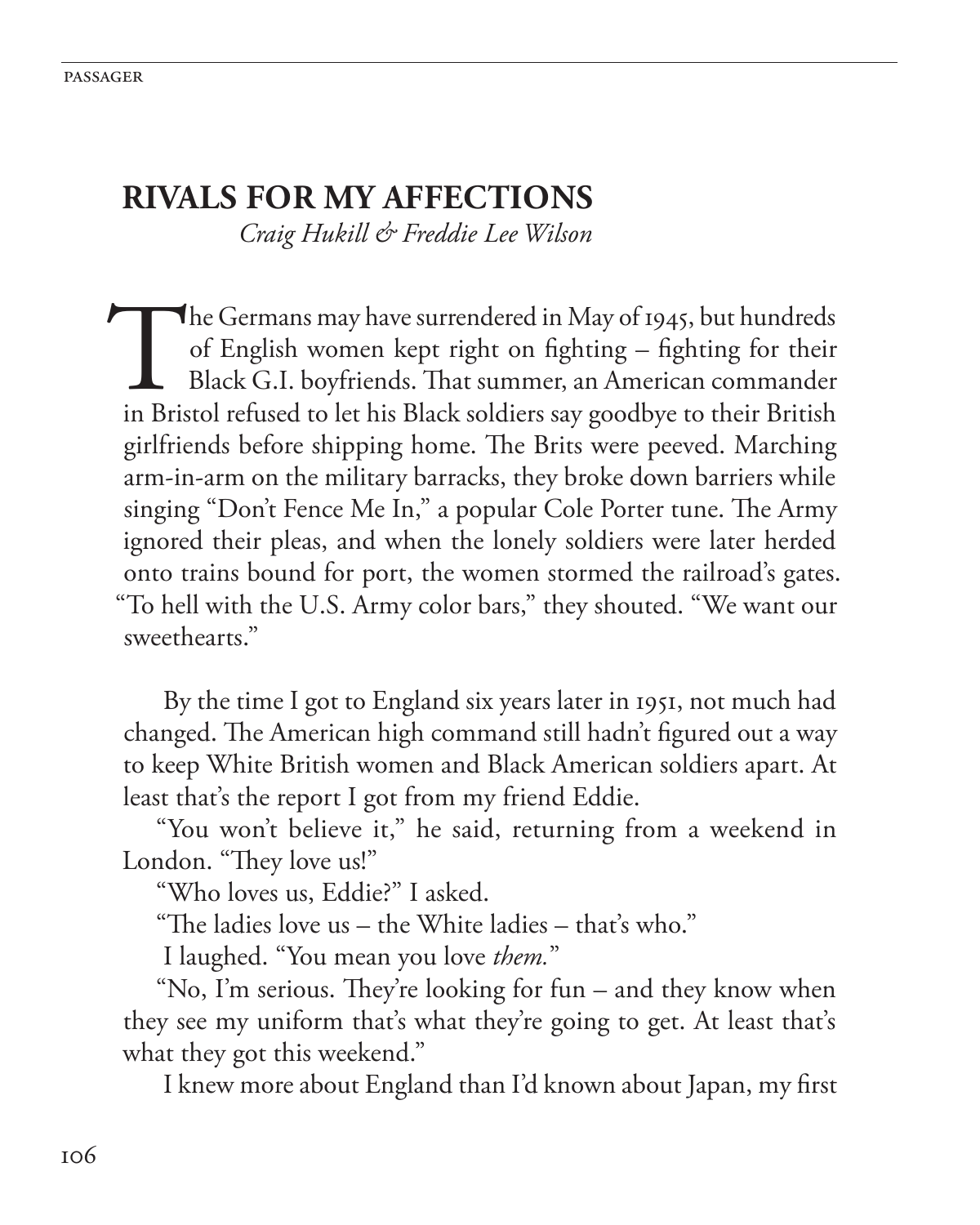overseas stop, but White women wanting to have fun with Black men? That was something I hadn't heard before. The more I considered Eddie's words, though, the more I was intrigued. The only problem was that I'd lost all my money playing cards and shooting dice on the ship. I'd have to wait for payday.

When the big day finally came and my wallet was full, Eddie and I caught a bus and a train to Paddington Station. The trip into London was almost more than I could take in. The train was clean – "tidy" as the English say – and we could sit wherever we wanted. The conductor who sold tickets, the porter who helped with luggage, the guard who made sure everything onboard was just right, and the stewards who served meals in the dining car, were all White. Not a Black face in the bunch. And they were courteous – every single one of them. "Mornin', guv," one said to me as I climbed aboard.

Out the windows, green fields and bushes sprouted everywhere, with grass so abundant that people used it for their roofs. Just as strange were the cars with steering wheels on the passenger side stopped in the left lanes at train crossings. As I gawked, Eddie filled me in on how things worked.

"I know what you're thinking," he said, talking about the girls we hoped to meet. "They aren't streetwalkers, they're working class girls. They're sweet. They don't have much money, but they work hard all week and want something to look forward to on the weekend. Yes, sir, they love us to death."

"But why us?" I asked.

"Why not us? When they see Freddie Wilson walk through the door, that's what they'll see – not *Black* Freddie Wilson. It's class, not color."

I was suspicious. "How do you know all this?" . . .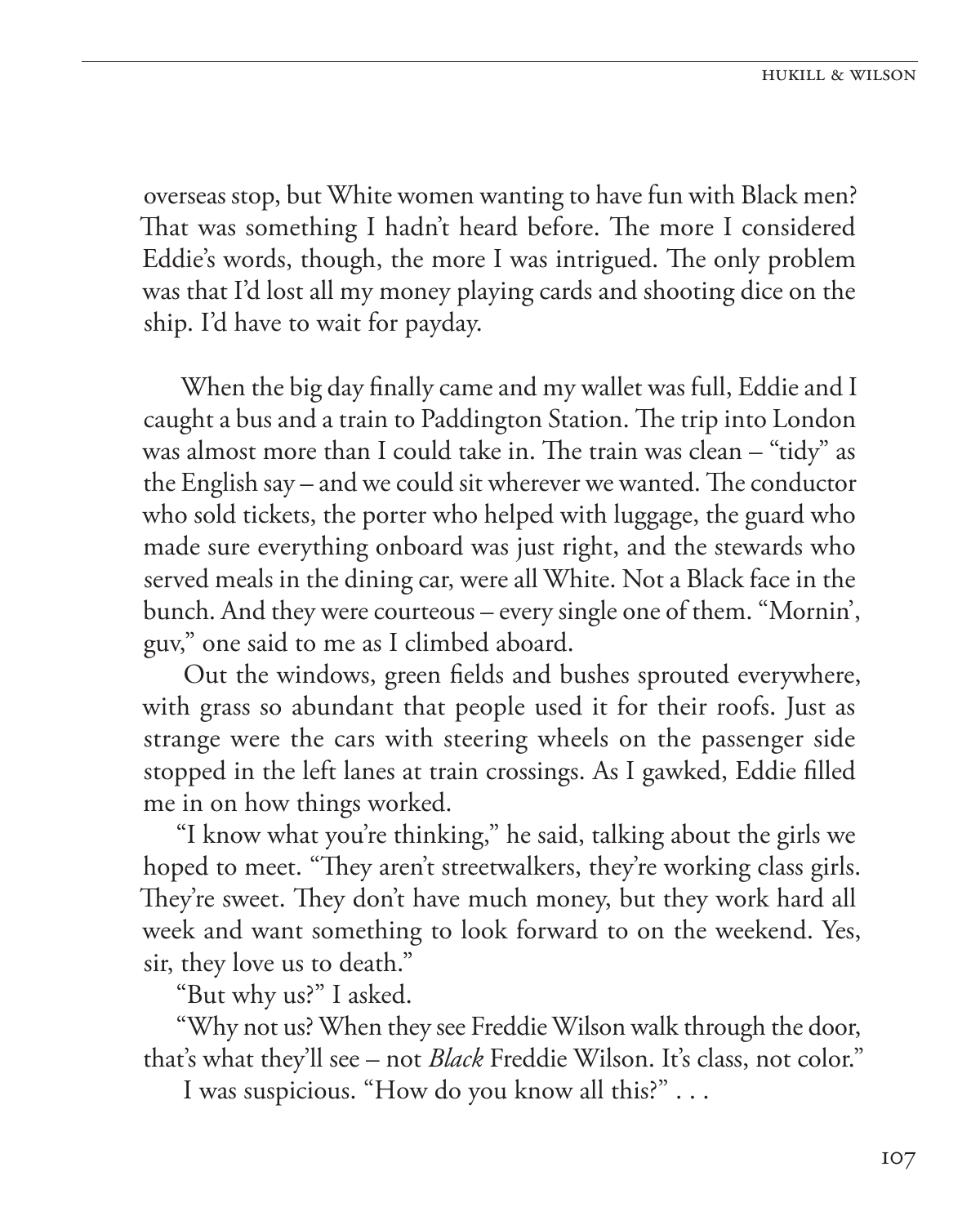### **AGING LOVE-CHILD LOOKS AHEAD**

In the fullness of time, which is to say in the fullness of space, this body bequeathed me by strangers in a back seat by the tracks or a rented bed by a vacancy sign will let go its lifeline of days and simply float in placid dissolution, and what was fullness of pen and muscle in the pulsing docket of clockworks and suns will be new emptiness

waiting to be filled.

*Tracy K. Lewis*